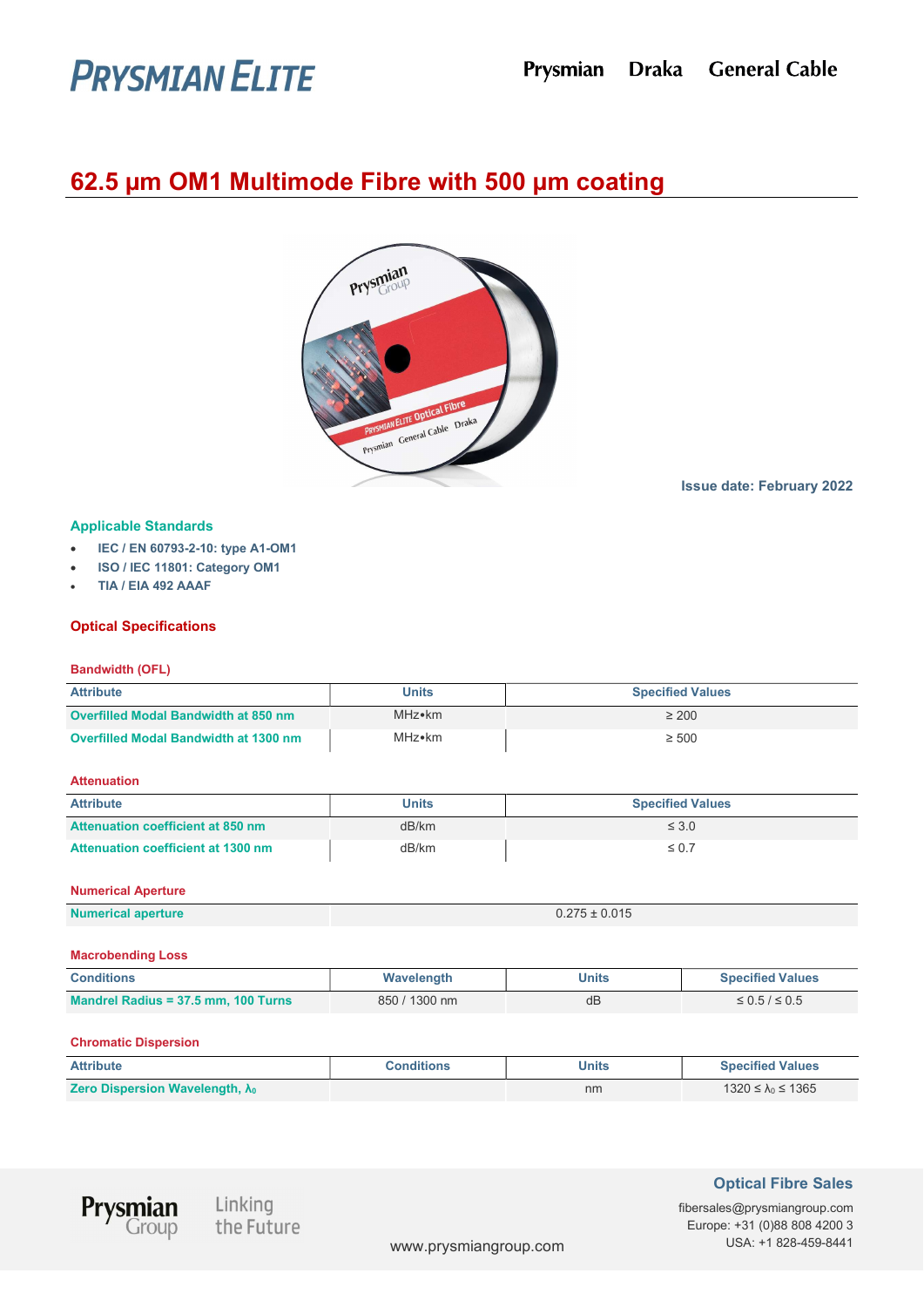

#### Backscatter characteristics <sup>1</sup>

| <b>Attribute</b>                        | <b>Conditions</b>        | <b>Units</b> | <b>Specified Values</b>                         |
|-----------------------------------------|--------------------------|--------------|-------------------------------------------------|
| Point Discontinuity <sup>2</sup>        | 850 nm, 1300 nm          | dB           | $\leq$ 0.1                                      |
| <b>Irregularities over fibre length</b> | 850 nm, 1300 nm          | dB           | $\leq 0.1$                                      |
| <b>Reflections</b>                      | $\overline{\phantom{a}}$ |              | Not allowed                                     |
| Group Index of Refraction at 850 nm     |                          |              | $1.496$ (typical)                               |
| Group Index of Refraction at 1300 nm    | -                        |              | $1.491$ (typical)                               |
|                                         |                          |              | $\sim$ OTDR measurement with 0.5 us nulse width |

 OTDR measurement with 0.5 µs pulse width. <sup>2</sup> Mean of bi-directional measurement

#### Geometrical Specifications

#### Glass Geometry

| <b>Attribute</b>                         | <b>Units</b> | <b>Specified Values</b> |
|------------------------------------------|--------------|-------------------------|
| <b>Core Diameter</b>                     | µm           | $62.5 \pm 2.5$          |
| <b>Core non-Circularity</b>              | $\%$         | $\leq 5$                |
| <b>Core-Cladding Concentricity Error</b> | µm           | $\leq 1.5$              |
| <b>Cladding Diameter</b>                 | μm           | $125 \pm 1$             |
| <b>Cladding non-Circularity</b>          | $\%$         | $\leq$ 1                |

#### Coating Geometry

| <b>Attribute</b>                            | <b>Units</b> | <b>Specified Values</b> |
|---------------------------------------------|--------------|-------------------------|
| <b>Coating Diameter</b>                     | µm           | $500 \pm 15$            |
| <b>Coating non-Circularity</b>              | $\%$         | $\leq 5$                |
| <b>Coating-Cladding Concentricity Error</b> | µm           | $\leq 20$               |

# Mechanical Specifications

#### Proof Test <sup>3</sup>

The entire spool length is subjected to a tensile proof stress ≥ 0.7 GPa (100 kpsi) ; 1% strain equivalent

<sup>3</sup> Higher proof test available upon request

#### Coating Performance

| <b>Attribute</b>                                           | <b>Units</b> | <b>Typical Values</b> |
|------------------------------------------------------------|--------------|-----------------------|
| <b>Average Coating Strip Force, unaged and</b><br>aged $4$ |              |                       |
| <b>Peak Coating Strip Force, unaged and</b><br>aged $4$    |              | $1.3$ to $8.9$        |

4 Aging at 23°C, 30 days